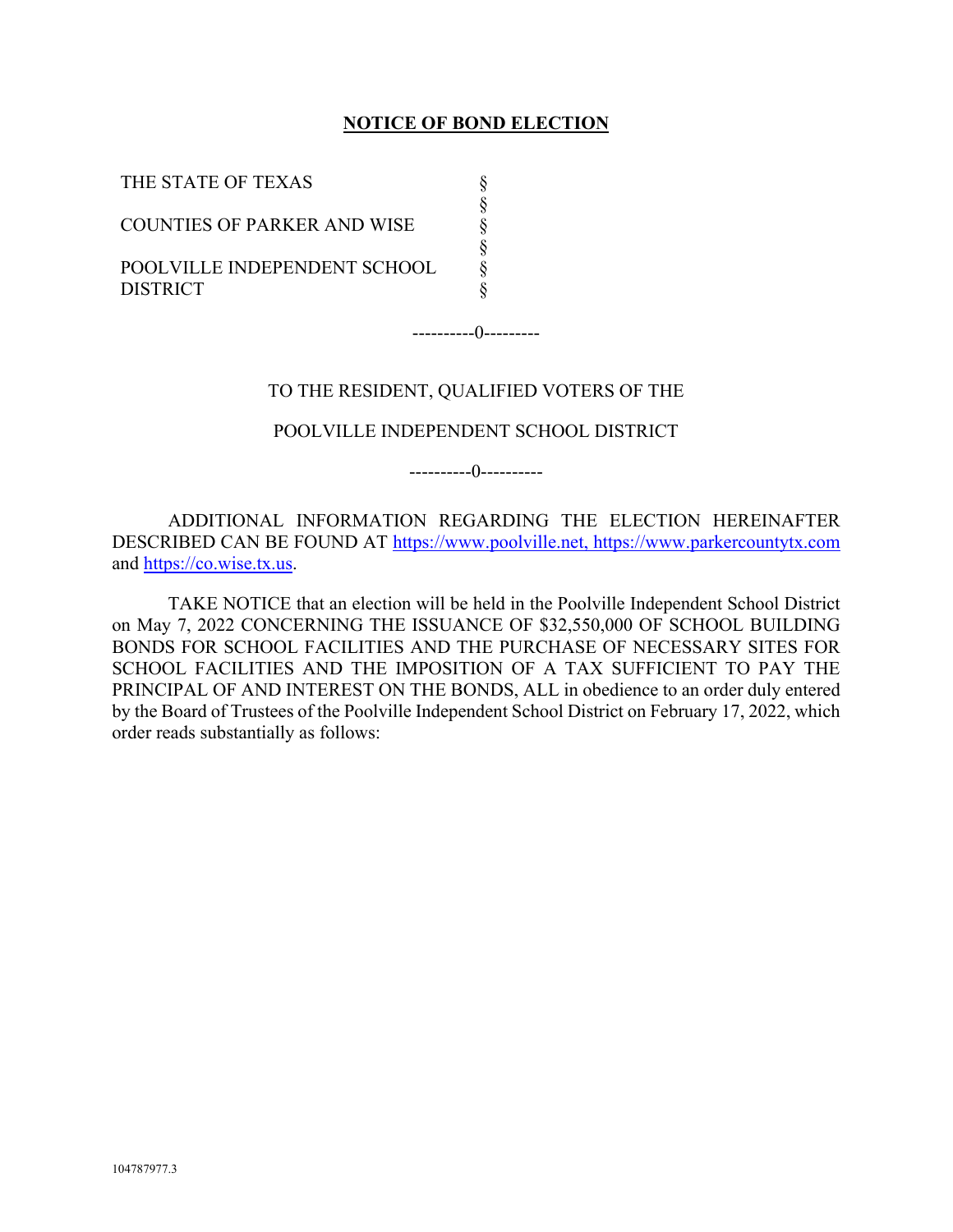**AN ORDER CALLING A BOND ELECTION TO BE HELD BY THE POOLVILLE INDEPENDENT SCHOOL DISTRICT, MAKING PROVISION FOR THE CONDUCT OF THE ELECTION, AND RESOLVING OTHER MATTERS INCIDENT AND RELATED TO SUCH ELECTION** 

\* \* \* \* \* \* \* \* \* \* \* \* \* \* \* \* \* \* \* \* \* \*

WHEREAS, the Board of Trustees (the *Board*) of the POOLVILLE INDEPENDENT SCHOOL DISTRICT (the *District*), located in Parker and Wise Counties, Texas (individually, the *County* and, together, the *Counties*) hereby finds and determines that an election should be held to determine whether the District shall be authorized to issue bonds of the District in the amount and for the purposes hereinafter identified (the *Election*); and

WHEREAS, the District will contract with the elections administrator (individually, the *Administrator* and, together, the *Administrators*) of each County to conduct all aspects of the Election for all registered voters of the District; and

WHEREAS, the Election will be conducted by each County and held jointly with other political subdivisions for which each County is also conducting their elections (such other political subdivisions, collectively, the *Participants*), as provided pursuant to the provisions of an election agreement and/or a joint election or similar agreement between or among (as applicable) the District, each County, and/or any Participants, entered into in accordance with the provisions of Section 271.002, as amended, Texas Election Code; and

WHEREAS, the Board hereby finds and determines that the necessity to construct various capital improvements within the District necessitates that it is in the public interest to call and hold the Election at the earliest possible date to authorize the issuance of general obligation bonds for the purposes hereinafter identified; and

WHEREAS, the Board hereby finds and determines that the anticipated capital improvements may be submitted to the qualified voters of the District as a single proposition as authorized by Section  $45.003(g)$  of the Code because these capital improvements will be predominantly used for educational and administrative purposes and are not the type of facilities described in Section  $45.003(g)(1-6)$ ; and

WHEREAS, the Board hereby finds and determines that the actions hereinbefore described are in the best interests of the residents of the District; now, therefore,

BE IT ORDERED BY THE BOARD OF TRUSTEES OF THE POOLVILLE INDEPENDENT SCHOOL DISTRICT THAT:

SECTION 1: The Election shall be held in the POOLVILLE INDEPENDENT SCHOOL DISTRICT on the 7th day of May 2022 (*Election Day*), which is a uniform election date under the Texas Election Code, as amended, and is 78 or more days from the date of the adoption of this order (the *Order*), for the purpose of submitting the following proposition to the qualified voters of the District: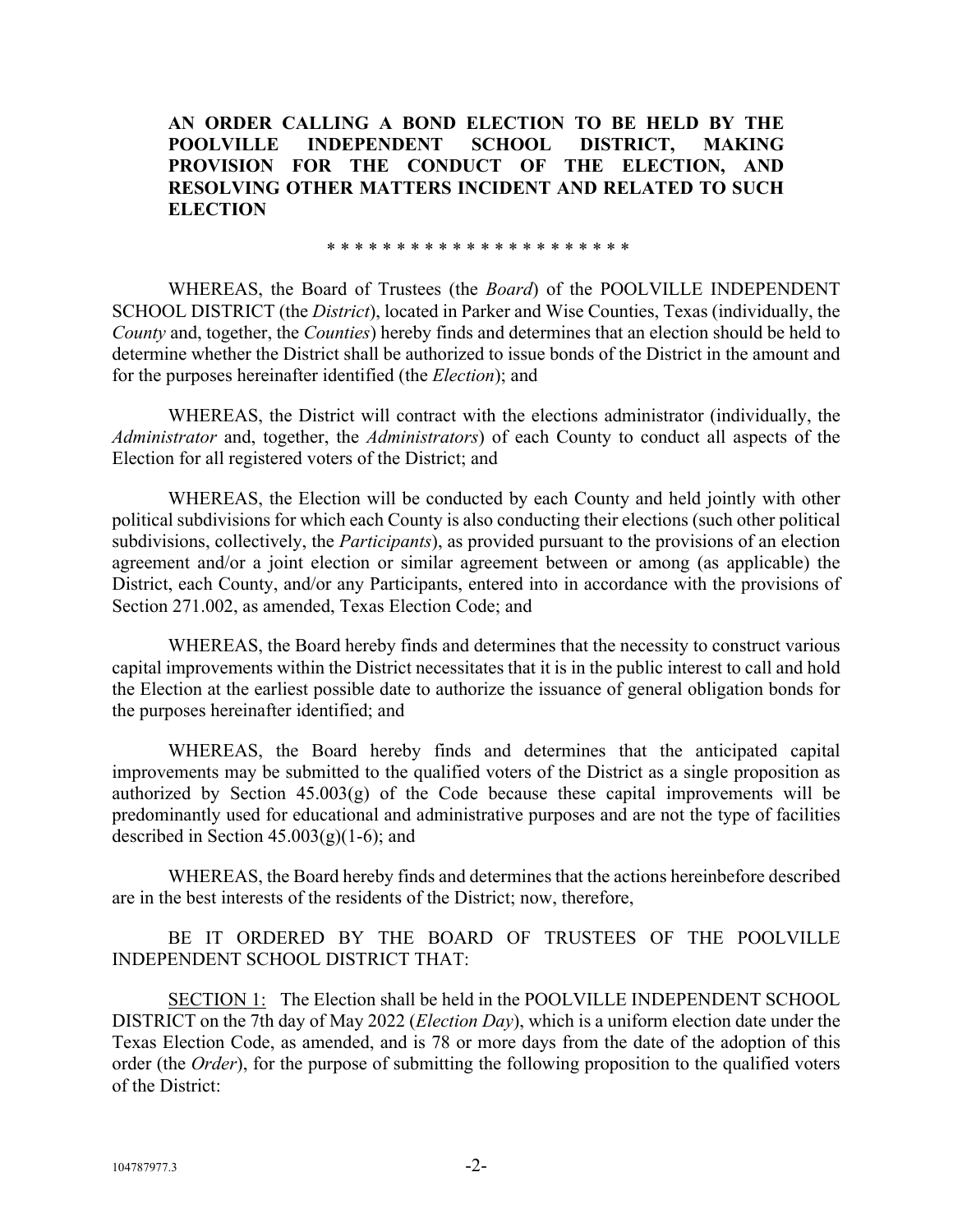### PROPOSITION A

"Shall the Board of Trustees of the Poolville Independent School District be authorized to issue and sell bonds of the District in the principal amount not to exceed \$32,550,000 for the purposes of designing, constructing, renovating, improving, upgrading, updating, acquiring, and equipping school facilities in the District and the purchase of the necessary sites for school facilities, such bonds to mature serially or otherwise (not more than 40 years from their date) in accordance with law; any issue or series of such bonds to bear interest per annum at such rate or rates (fixed, floating, variable, or otherwise) as may be determined within the discretion of the Board of Trustees, provided that such rate or rates of interest shall not exceed the maximum rate per annum authorized by law at the time of the issuance of any issue or series of such bonds; and shall the Board of Trustees of the District be authorized to levy and pledge, and cause to be assessed and collected, annual ad valorem taxes on all taxable property in the District sufficient, without limit as to rate or amount, to pay the principal of and interest on the bonds and the cost of any credit agreements executed in connection with the bonds?"

SECTION 2: One or more school election precincts are hereby established for the purpose of holding the Election, and one or more polling places are hereby designated for holding the Election in the school election precincts as identified in Exhibit A to this Order (which is incorporated herein by reference for all purposes). At least 79 days prior to the scheduled Election Day, or as soon thereafter as is reasonably practicable, the President, Board of Trustees, the Superintendent of Schools, or the respective designees thereof, in coordination with the Administrator, will appoint the Presiding Judge, Alternate Presiding Judges, Election Clerks, and all other election officials for the Election, together with any other necessary changes to election practices and procedures and can correct, modify, or change the Exhibits to this Order based upon the final locations and times agreed upon by the District, the Administrators, and the Participants, if any and as applicable, to the extent permitted by applicable law.

A. The Presiding Judge shall appoint not less than two resident qualified voters of the District to act as clerks in order to properly conduct the Election. To the extent required by the Texas Election Code, as amended, or other applicable law, the appointment of these clerks must include a person fluent in the Spanish language to serve as a clerk to render oral aid in the Spanish language to any voter desiring such aid at the polls on Election Day. If the Presiding Judge appointed actually serves, the Alternate Presiding Judge shall serve as one of the clerks. In the absence of the Presiding Judge, the Alternate Presiding Judge shall perform the duties of the Presiding Judge of the election precinct.

B. On Election Day, the polls shall be open as designated on Exhibit A.

Parker County participates in the Countywide Polling Place Program under Section 43.007, as amended, Texas Election Code, meaning that any District voter registered in Parker County can vote in the Election at any polling place in Parker County identified in Exhibit A.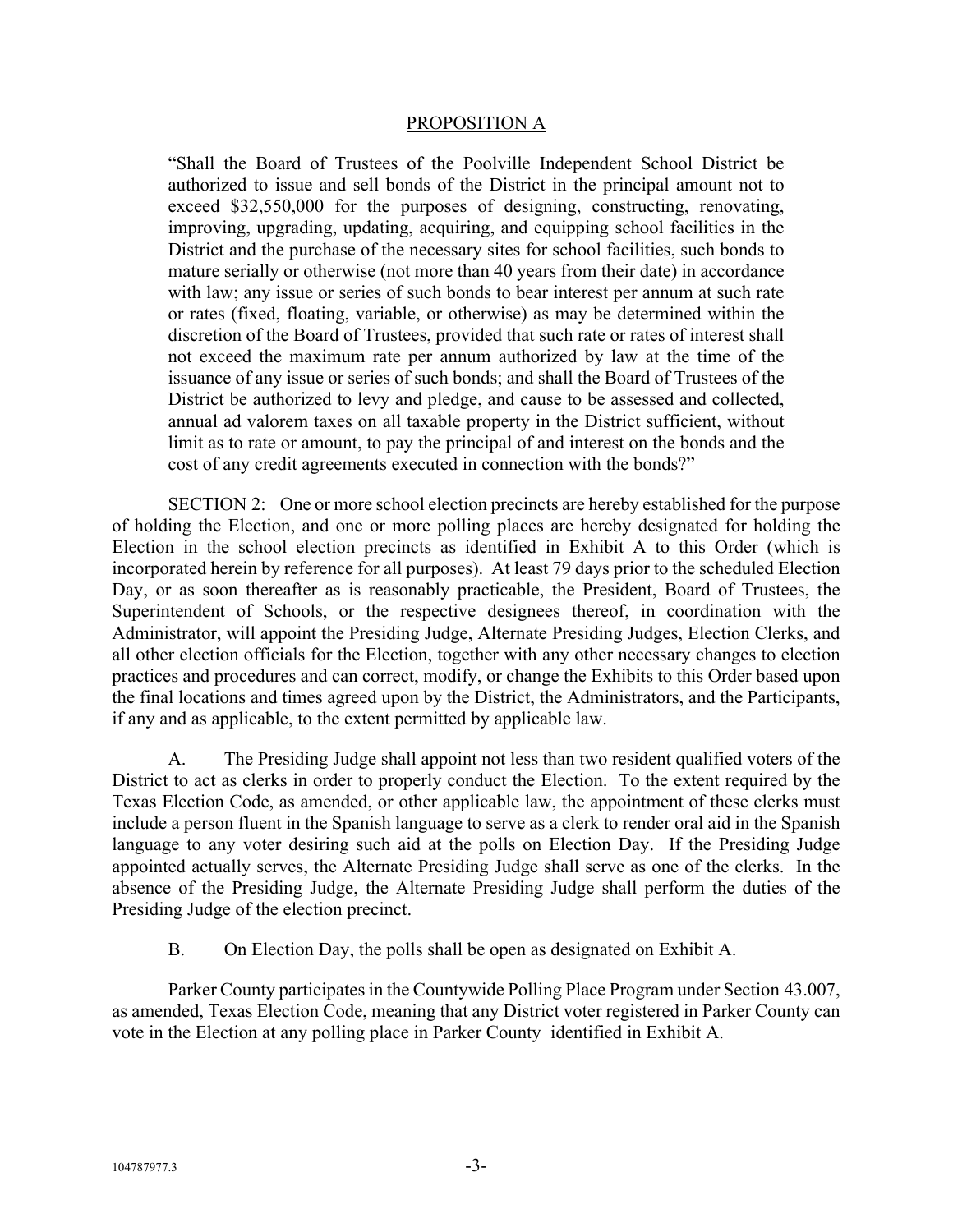C. The main early voting location is designated in Exhibit B to this Order (which is incorporated herein by reference for all purposes). The individual named as the Early Voting Clerk as designated in Exhibit B is hereby appointed as the Early Voting Clerk to conduct such early voting in the Election. The Early Voting Clerk shall appoint the Deputy Early Voting Clerks. This office or place shall remain open to permit early voting on the days and at the times as stated in Exhibit B. Early voting shall commence as provided on Exhibit B and continue through the date set forth on Exhibit B, all as provided by the provisions of the Texas Election Code, as amended.

Additionally, permanent and/or temporary branch offices for early voting by personal appearance may be established and maintained in accordance with the Texas Election Code. In the event such permanent and/or temporary branch locations are established, information regarding the locations, dates, and hours of operation for early voting at these offices shall be determined by the Administrator, as identified in Exhibit B hereto.

An Early Voting Ballot Board is hereby established for the purpose of processing early voting results. The individual designated in Exhibit B as the Presiding Judge of an Early Voting Ballot Board is hereby appointed the Presiding Judge of the indicated Early Voting Ballot Board. The Presiding Judge shall appoint not less than two resident qualified voters of the District to serve as members of each such Early Voting Ballot Board.

SECTION 3: Electronic voting machines may be used in holding and conducting the Election on Election Day; provided, however, in the event the use of such electronic voting machines is not practicable, the Election may be conducted on Election Day by the use of paper ballots (except as otherwise provided in this section). Electronic voting machines or paper ballots may be used for early voting by personal appearance (except as otherwise provided in this section). Pursuant to Section 61.012, as amended, Texas Election Code, the District shall provide at least one accessible voting system in each polling place used in the Election. Such voting system shall comply with Texas and federal laws establishing the requirement for voting systems that permit voters with physical disabilities to cast a secret ballot. Any legally permissible voting method may be used for early voting and Election Day voting by personal appearance. Certain early voting may be conducted by mail.

SECTION 4: The District authorizes each Administrator to utilize a Central Counting Station (individually, the *Station* and, together, the *Stations*) as provided by Section 127.001, *et seq.*, as amended, Texas Election Code. The Administrators, or the designees thereof, is hereby appointed as the Manager of their respective Station who will establish a written plan for the orderly operation of the Station in accordance with the provisions of the Texas Election Code. The Board hereby authorizes the Administrators, or the designees thereof, to appoint the Presiding Judge of the respective Station, the Tabulation Supervisor, and the Programmer of the respective Station and may appoint Station clerks as needed or desirable. The Administrators will publish (or cause to be published) notice and conduct testing on the automatic tabulation equipment relating to their respective Station and conduct instruction for the officials and clerks for the Station in accordance with the provisions of the Texas Election Code.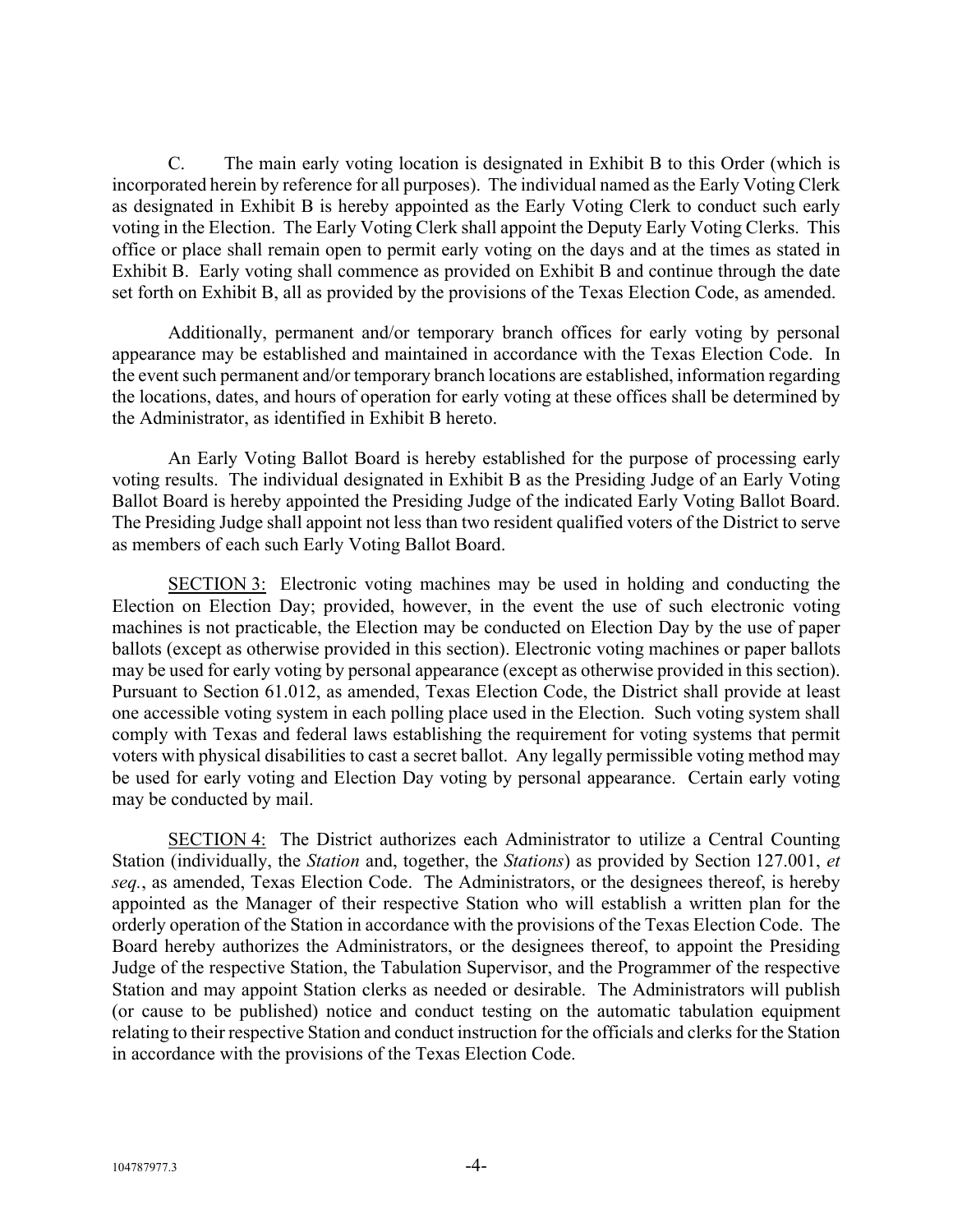SECTION 5: The official ballot shall be prepared in accordance with the provisions of the Texas Election Code, as amended, so as to permit voters to vote "FOR" or "AGAINST" the aforesaid measure which shall appear on the ballot substantially as follows:

### PROPOSITION A

"THE ISSUANCE OF \$32,550,000 OF BONDS BY THE POOLVILLE INDEPENDENT SCHOOL DISTRICT FOR SCHOOL FACILITIES AND THE PURCHASE OF NECESSARY SITES FOR SCHOOL FACILITIES AND THE IMPOSITION OF A TAX SUFFICIENT TO PAY THE PRINCIPAL OF AND INTEREST ON THE BONDS. THIS IS A PROPERTY TAX INCREASE."

SECTION 6: All resident, qualified voters of the District shall be permitted to vote at the Election, and on Election Day, such voters shall vote at the designated polling place. The Election shall be held and conducted in accordance with the provisions of the Texas Election Code, as amended, except as modified by the provisions of the Texas Education Code, as amended, and as may be required by law. To the extent required by law, all election materials and proceedings relating to the Election shall be printed in both English and Spanish.

SECTION 7: Notice of election, including a Spanish translation thereof, shall be published at least one time in a newspaper of general circulation in the District, with such publication occurring not more than 30 days and not less than 10 days before Election Day. Moreover, a substantial copy of this Order and the voter information document, including a Spanish translation thereof, shall be posted (i) on the bulletin board used for posting notices of Board meetings not less than 21 days prior to Election Day, (ii) in three additional public places within the District's boundaries not later than 21 days prior to Election Day, (iii) in a prominent location at each polling place on Election Day and during early voting, and (iv) in a prominent location on the District's internet website not less than 21 days prior to Election Day. A sample ballot shall be posted on the District's internet website not less than 21 days prior to Election Day.

SECTION 8: As required by and in accordance with Section 3.009(b)(5) and (7) through (9) of the Texas Election Code, the District, as of the date of this order, had outstanding an aggregate principal amount of debt equal to \$1,735,000.00; the aggregate amount of the interest owed on such District debt obligations, through respective maturity, totaled \$155,855.00; and the District levied an ad valorem debt service tax rate for its outstanding debt obligations of \$0.20 per \$100 of taxable assessed valuation. Based on the bond market conditions on the date of the Board's adoption of this Order, the maximum interest rate for any series of bonds authorized at the Election is 3.25% (expressed as a net effective interest rate applicable to any such series of bonds). The bonds that are the subject of this Election shall mature serially or otherwise over a specified number of years (but not more than 40 years from their date), as prescribed by applicable Texas law, though the District estimates that, based on current bond market conditions, such bonds will amortize over a 30-year period from their respective date of issue. The foregoing estimated maximum net effective interest rate and amortization period are only estimates, provided for Texas statutory compliance; they do not serve as a cap on the per annum interest rate at which any series of bonds authorized at the Election may be sold, or the amortization period for bonds that are the subject of this Election.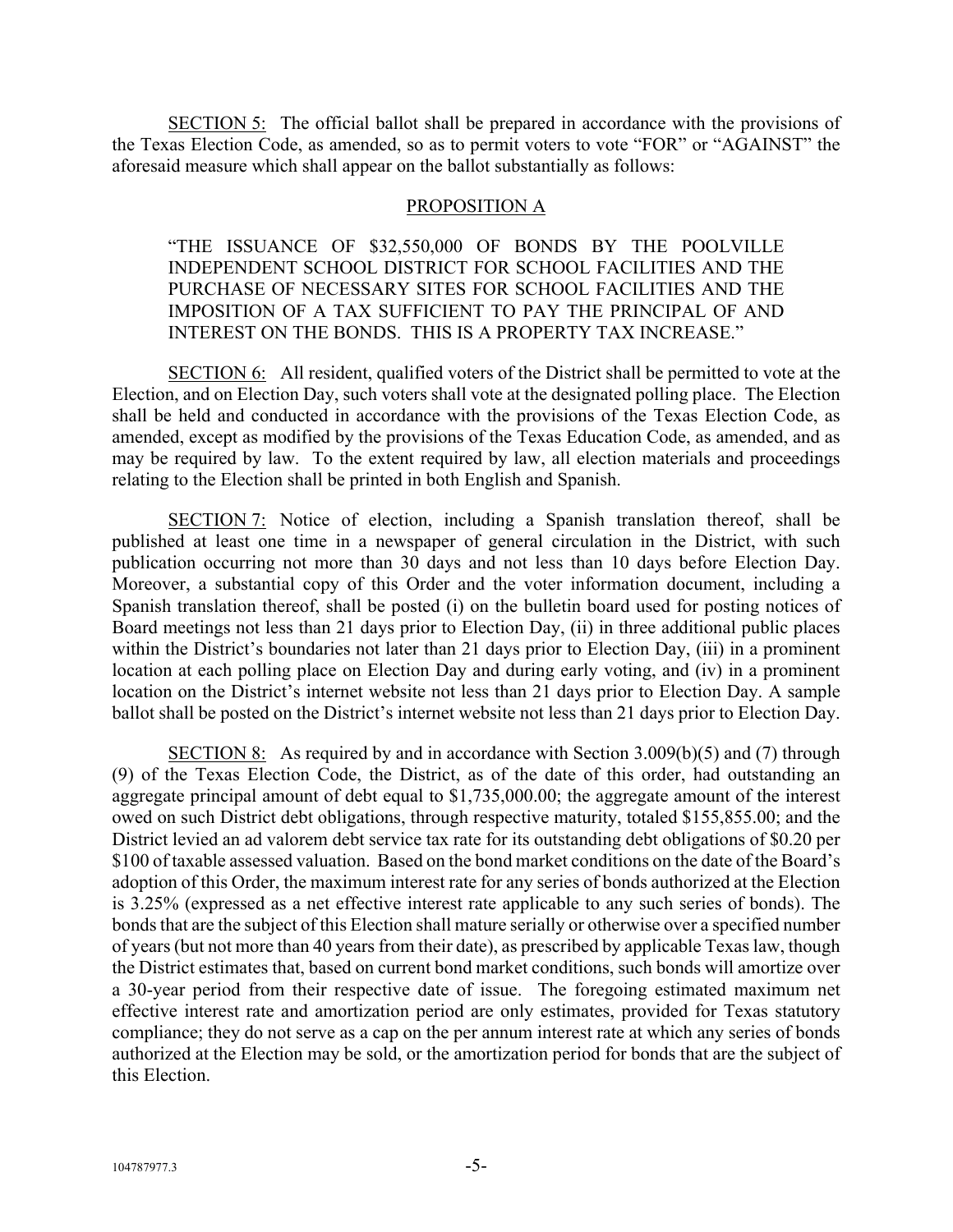SECTION 9: The Board authorizes the President, Board of Trustees, the Superintendent of Schools, or the respective designee of either of such parties, to negotiate and enter into one or more joint election agreements, election services contracts, and/or similar contracts or agreements with the Counties, acting by and through the Administrators, and any Participants if desired or if required to comply with applicable law, as permitted and in accordance with the provisions of the Texas Election Code, as amended. In addition, the Board authorizes the President, Board of Trustees, the Superintendent of Schools, or the respective designee of either of such parties to make such technical modifications to this Order that are necessary for compliance with applicable Texas or federal law or to carry out the intent of the Board, as evidenced herein. By incorporating all essential terms necessary for a joint election agreement, this Order is intended to satisfy Section 271.002(d) of the Texas Election Code, as amended, without further action of the Board of Trustees.

SECTION 10: The recitals contained in the preamble hereof are hereby found to be true, and such recitals are hereby made a part of this Order for all purposes and are adopted as a part of the judgment and findings of the Board.

SECTION 11: All orders and resolutions, or parts thereof, which are in conflict or inconsistent with any provision of this Order are hereby repealed to the extent of such conflict, and the provisions of this Order shall be and remain controlling as to the matters ordered herein.

SECTION 12: This Order shall be construed and enforced in accordance with the laws of the State of Texas and the United States of America.

SECTION 13: It is officially found, determined, and declared that the meeting at which this Order is adopted was open to the public and public notice of the time, place, and subject matter of the public business to be considered at such meeting, including this Order, was given, all as required by Chapter 551, as amended, Texas Government Code.

SECTION 14: If any provision of this Order or the application thereof to any person or circumstance shall be held to be invalid, the remainder of this Order and the application of such provision to other persons and circumstances shall nevertheless be valid, and the Board hereby declares that this Order would have been enacted without such invalid provision.

SECTION 15: This Order shall be in force and effect from and after its final passage, and it is so ordered.

YOU WILL, THEREFORE, take notice of all the matters and facts set out in the foregoing Notice of Election.

//s// Linda Harris, Secretary, Board of Trustees, Poolville Independent School District

\* \* \*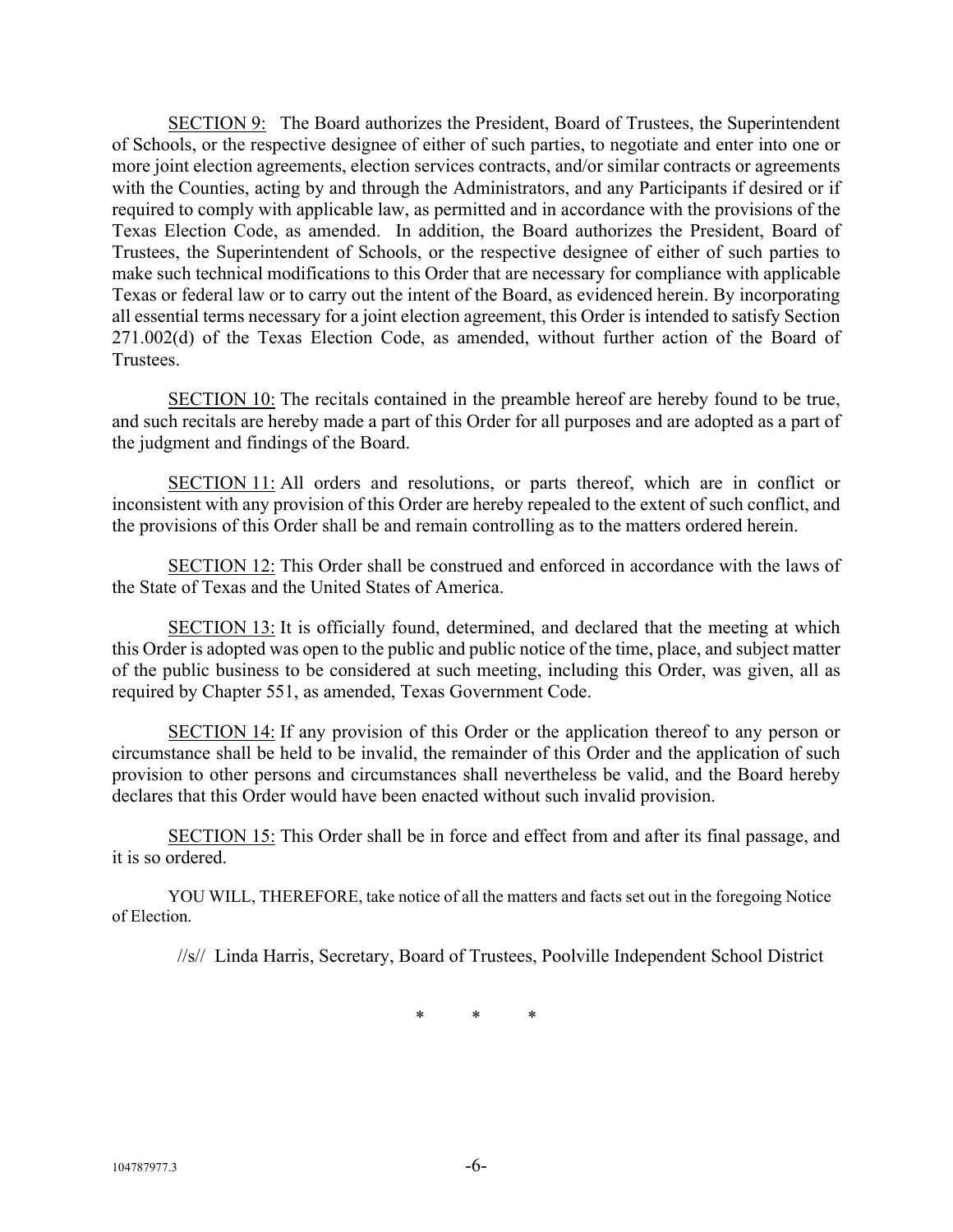## **Exhibit A**

### **PARKER COUNTY ELECTION DAY PRECINCT AND POLLING INFORMATION**

Election Day: Saturday, May 7, 2022 Election Day Polling Locations open from 7 a.m. to 7 p.m. Presiding Judges and Alternates: to be appointed by the Election Officials

| Silver Creek United Methodist Church | 2200 Church Rd, Azle 76020                   | Fellowship Hall       | 100/105 |
|--------------------------------------|----------------------------------------------|-----------------------|---------|
| Azle City Hall                       | 505 W Main St, Azle 76020                    | Community Room        | 110/111 |
| Reno City Hall                       | 195 W Reno Rd, Azle 76020                    | Community Center      | 115     |
| Springtown Senior Center             | 1070 N Main St, Springtown 76082             | Community Room        | 120     |
| Harburger Hill Community Center      | 701 Narrow St, Weatherford 76086             | Large Room            | 200/250 |
| Poolville Methodist Church           | 230 North Church, Poolville 76487            | Fellowship Hall       | 210     |
| Peaster ISD Rock Gym                 | 8512 FM RD 920, Peaster 76088                | Back Room of Gym      | 215     |
| <b>Adell Whitt Fire Department</b>   | 4312 N FM RD 52, Whitt 76490                 | <b>Training Room</b>  | 220     |
| Bethesda United Methodist Church     | 6657 FM RD 113 N, Weatherford 76088          | Johnson Room          | 225     |
| Hudson Oaks City Hall                | 210 Hudson Oaks Dr, Hudson Oaks 76087        | Council Chambers      | 260/265 |
| Santa Fe Drive Baptist Church        | 1502 Santa Fe Dr, Weatherford 76086          | Family Life Center    | 310/315 |
| Weatherford College                  | 225 College Park Dr, Weatherford 76086       | Work Force            | WC.     |
| Millsap Community Center             | 102 Fannin St, Millsap 76066                 | <b>Community Room</b> | 320     |
| Harmony Baptist Church               | 242 Harmony Rd, Weatherford 76087            | Gym                   | 325     |
| Parker County PCT Barn #3            | 1111 FM RD 1189, Brock 76087                 | Break Room            | 335     |
| Greenwood Fire Department            | 1418 Greenwood Cut-Off Rd, Weatherford 76087 | <b>Training Room</b>  | 350     |
| Morningstar Amenity Center           | 128 Heather Wind Ln, Aledo 76008             | Main Room             | 400     |
| <b>First Baptist Willow Park</b>     | 601 Ranch House Rd, Willow Park 76087        | Welcome Center        | 410/415 |
| City of Aledo Community Center       | 104 Robinson Ct, Aledo 76008                 | Main Room             | 430     |
| Aledo ISD Admin Building             | 1008 Bailey Ranch Rd, Aledo 76008            | Louden Room           | 435     |
| Town of Annetta                      | 450 Thunder Head Ln, Aledo 76008             | Main Building         |         |
| Central Community Fire Station #1    | 4100 Old Agnes Rd, Weatherford 76088         | Main Room             |         |
| Central Community Fire Station $#2$  | 3641 N FM RD 51, Weatherford 76088           | Main Room             |         |
|                                      |                                              |                       |         |

\* Parker County participates in the Countywide Polling Place program under Section 43.007, as amended, Texas Election Code. Registered voters will be able to cast their Election Day ballots at any of the polling places identified above.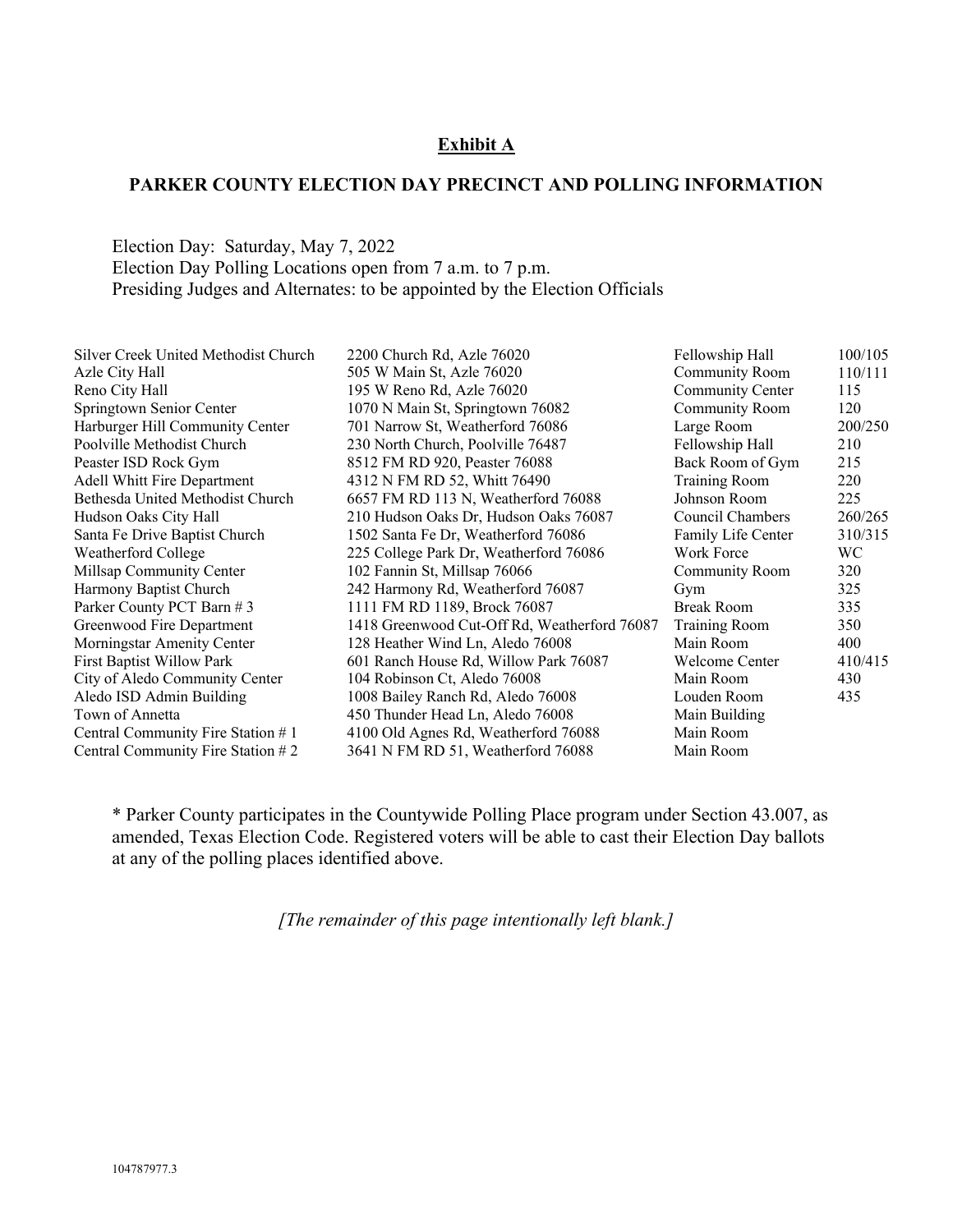## **WISE COUNTY ELECTION DAY PRECINCT AND POLLING INFORMATION**

Election Day: Saturday, May 7, 2022 Election Day Polling Locations open from 7 a.m. to 7 p.m. Presiding Judges and Alternates: to be appointed by the Election Officials

**Precincts (***Precintos* **) 1,2,3,4,5,6 and 22 will vote at (***votartin* **)** Wise County Court Office Building 308 W. Main (North Entrance) Decatur, TX 76234 **Precincts** *(Precintos* **) 7,8,9,10,11,12,18 and 19 will vote at (***votartin* **)** Chico City Hall 400 S. Hovey Chico, TX 76431 **Precincts (***Precintos* **) 13,14,15,16, 17, 28 and 29 will vote at (***votartin* **)** Bridgeport Lions Hall 1107 8th St Bridgeport, TX 76426 **Precincts (***Precintos* **) 20,23,24,25,27 and 30 will vote at (***votartin* **)** Boyd Community Center 420 E. Morton Ave Boyd, TX 76023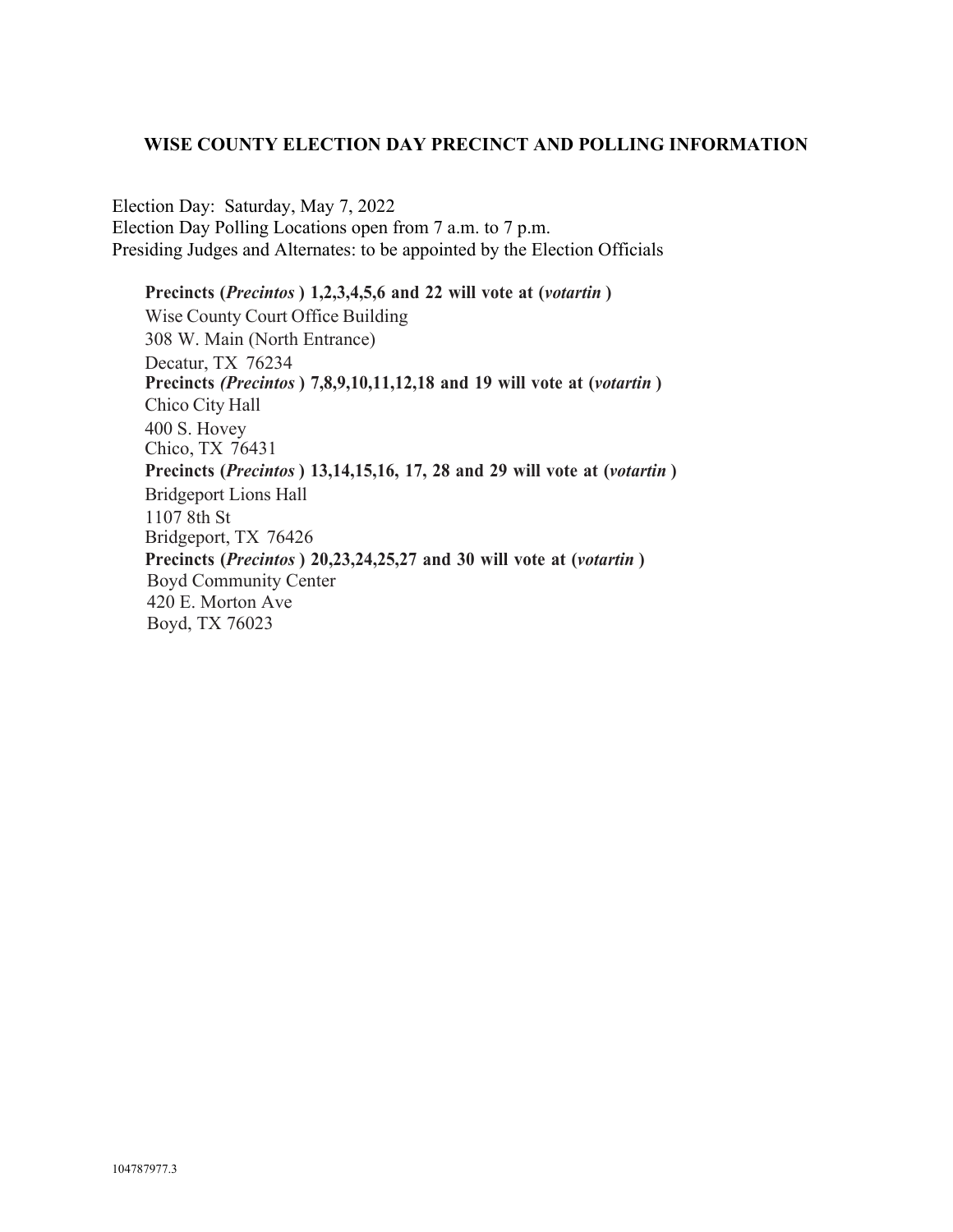# **Exhibit B**

# **WISE COUNTY EARLY VOTING**

Early voting begins Monday, April 25, 2022 and ends on Tuesday, May 3, 2022 Early voting Clerk: Sabra Srader, 200 S. Trinity Street, Decatur, Texas 76234 Presiding Judge of the Early Voting Ballot Board: To be appointed by Administrator

# **EARLY VOTING LOCATIONS**

*Ubicaciónes de Votación Anticipada* 

## **VOTERS MAY VOTE AT ANY POLLING SITE DURING EARLY VOTING**

*Los Votantes Pueden Votar En Cualquier Centro Electoral Durante La Votación Temprana*

### **MAIN EARLY VOTING - DECATUR ALVORD**

Wise County Court Office Building **Alvord City Hall** 308 W. Main (North Entrance) 215 W. Elm Decatur, TX 76234 Alvord, TX 76225

420 E. Morton Ave 1000 Thompson St Boyd, TX 76023 Bridgeport, TX 76426

Monday, April 25, 2022 – Friday, April 29, 2022 8:00 AM – 5:00 PM Monday, May 2, 2022 – Tuesday, May 3, 2022 7:00 AM – 7:00 PM

# **BOYD BRIDGEPORT**

Boyd Community Center **Bridgeport Law Enforcement Center** 

**Dates** Times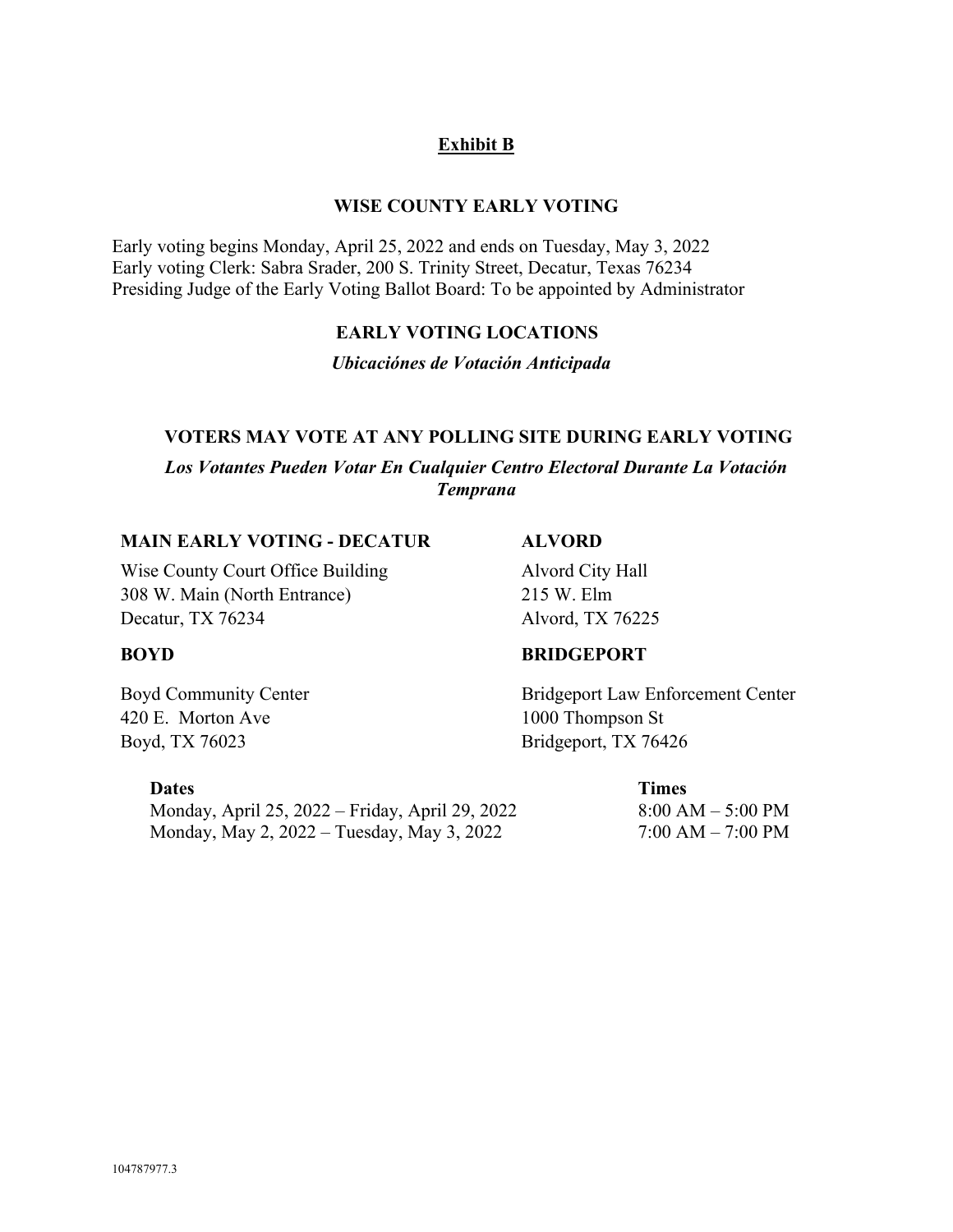# **Early Voting By Mail**

Applications for voting by mail should be received no later than the close of business (5:00 p.m.) on April 26, 2022. Applications should be sent to:

> Sabra Srader Elections Administrator PO Box 1597 Decatur, Texas 76234 fax: 940-626-4283 email: elections@co.wise.tx.us

If an application for ballot by mail is faxed or emailed (or if a federal postcard application is faxed), the applicant must also mail the original application so that the early voting clerk receives the original no later than four days after receiving the emailed or faxed copy.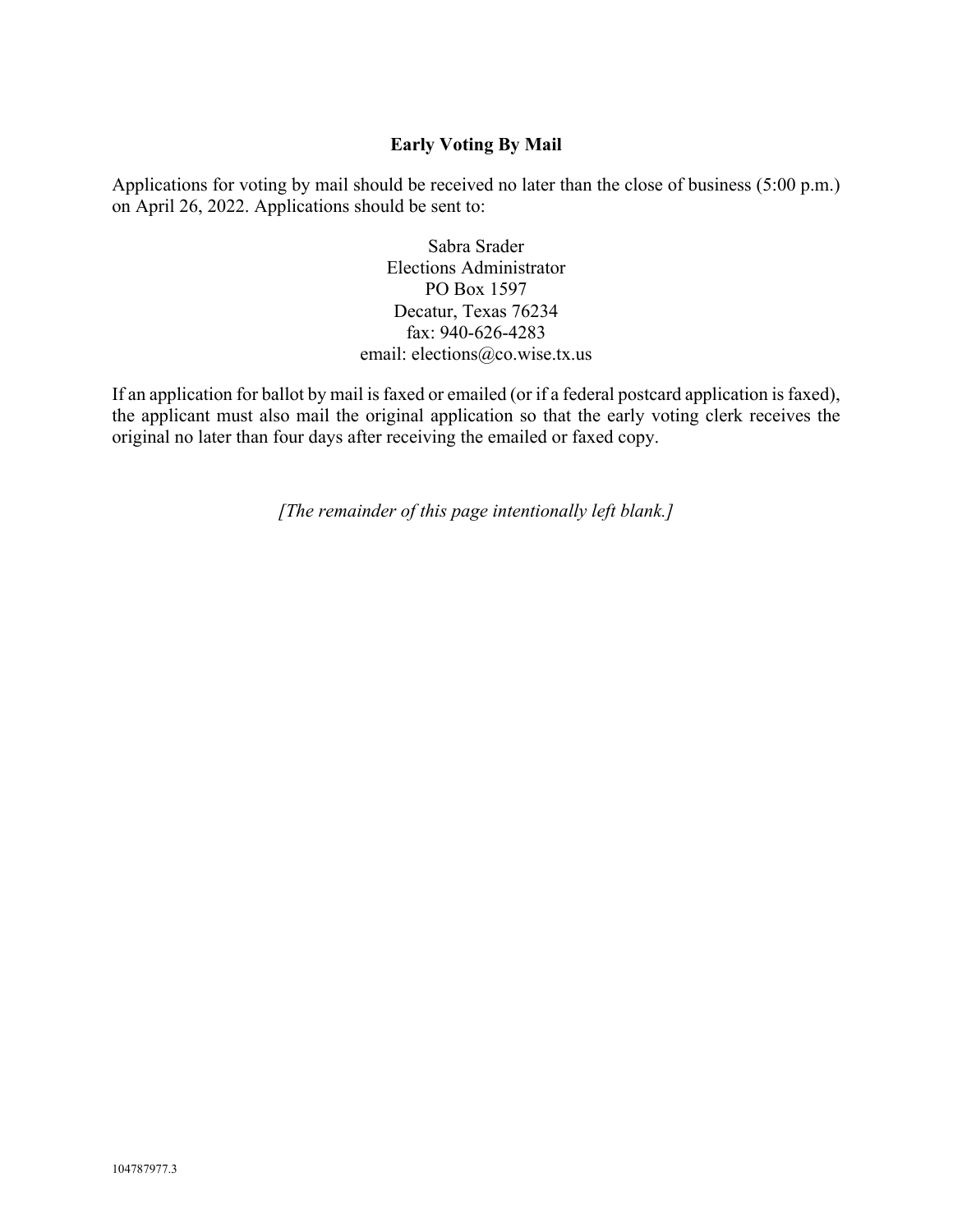### **PARKER COUNTY EARLY VOTING**

Early voting begins April 25, 2022 and ends on May 3, 2022 Early voting Clerk: Crickett Miller, Presiding Judge of the Early Voting Ballot Board: To be appointed by Administrator

### **Main Voting Site**

Parker County Courthouse Annex 1112 Santa Fe Dr Weatherford, Texas 76086 Annex Kitchen

### **Branch Voting Sites**

Springtown Senior Center Community Room

Springtown, 76082 Peaster, 76088 Aledo, 76008

Hudson Oaks City Hall Azle City Hall Azle City Hall PCT 3 County Barn Council Chambers Community Room Break Room 210 Hudson Oaks Dr 505 W Main St 1111 FM RD 1189 Hudson Oaks, 76087 Azle, 76020 Brock, 76087

Community Room 102 Fannin St Millsap, 76066 Poolville 76487

Monday April 25, 2022 Tuesday April 26, 2022 8:00AM-5:00PM Wednesday April 27, 2022 Thursday April 28, 2022 Friday April 29, 2022 8:00AM-5:00PM Saturday April 30, 2022 CLOSED Sunday May 1, 2022 Monday May 2, 2022 Tuesday May 3, 2022 7:00AM-7:00PM

Peaster ISD Rock Gym Back Room of Gym

Millsap Community Center Poolville ISD Technology Building Main Room 16025 FM RD 920

### **Regular Early Voting Hours and Days**

8:00AM-5:00PM 8:00AM-5:00PM 8:00AM-5:00PM CLOSED 7:00AM-7:00PM

Aledo ISD Admin **Building** Louden Room 1070 N Main St **8512 FM RD 920** 1008 Bailey Ranch Rd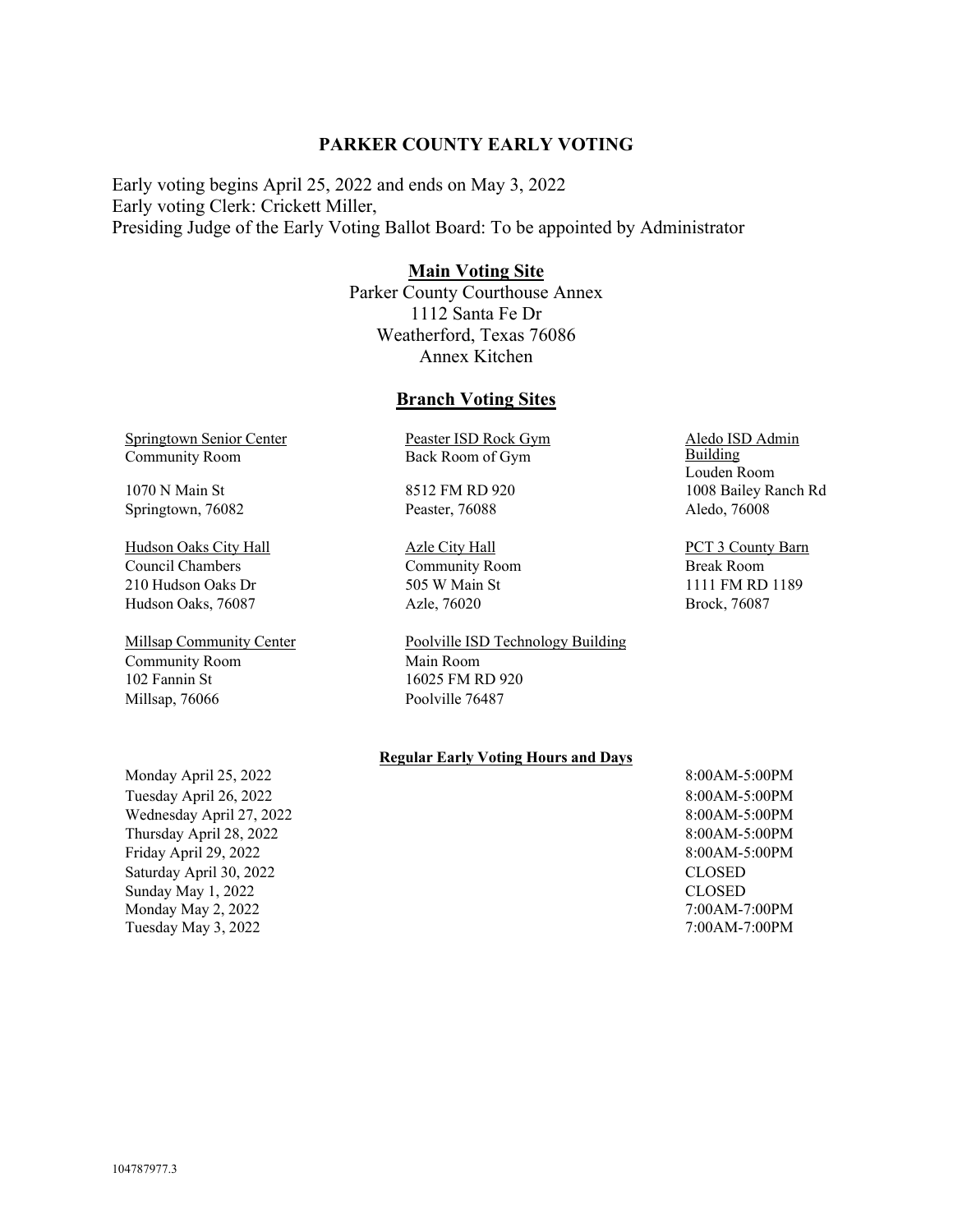# **Early Voting By Mail**

Applications for voting by mail should be received no later than the close of business (5:00 p.m.) on Tuesday, April 26, 2022. Applications should be sent to:

> Gina Osborn Early Voting Clerk PO Box 639 Weatherford, Texas 76086 phone: (817) 598-6185 fax: (817) 598-6183 email: j.hasenjaeger@parkercountytx.com

If an application for ballot by mail is faxed or emailed (or if a federal postcard application is faxed), the applicant must also mail the original application so that the early voting clerk receives the original no later than four days after receiving the emailed or faxed copy.